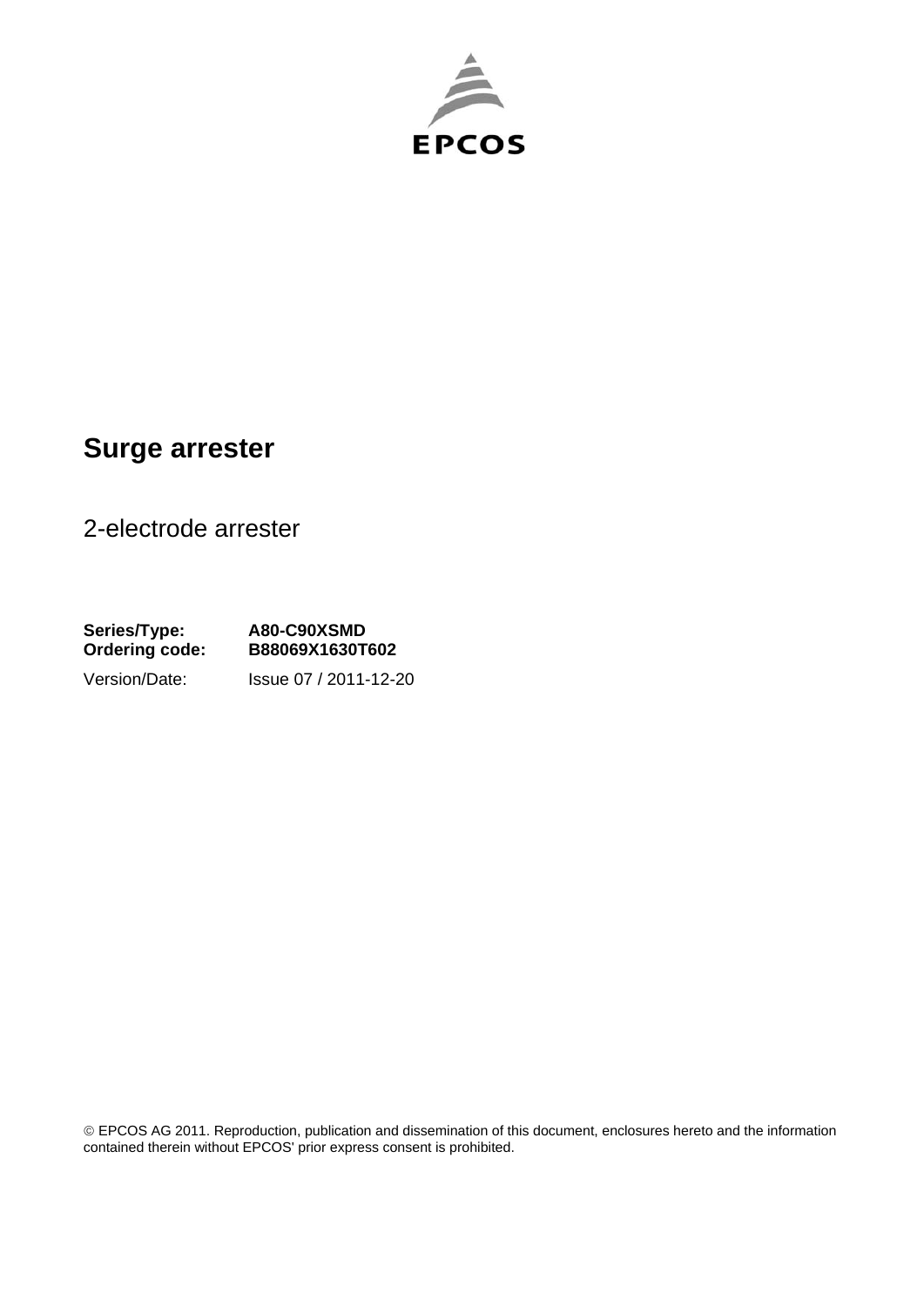

#### **2-electrode arrester A80-C90XSMD**

# **Surge arrester B88069X1630T602 B88069X1630T602**

- **Standard size**
- **•** Very high current rating
- **Fast response time**
- **Stable performance over life**
- **very low capacitance**
- **High insulation resistance**
- **Excellent SMD handling**
- RoHS-compatible

### **Electrical specifications**

#### **Features Applications**

- **Consumer electronic**
- **Alarm systems**

| DC spark-over voltage 1) 2)                                                           |                                  | 90                                                                                                      | V               |
|---------------------------------------------------------------------------------------|----------------------------------|---------------------------------------------------------------------------------------------------------|-----------------|
|                                                                                       |                                  | ± 20                                                                                                    | %               |
| Impulse spark-over voltage                                                            |                                  |                                                                                                         |                 |
| - for 99 % of measured values<br>at 100 $V/\mu s$<br>- typical values of distribution |                                  | < 500                                                                                                   | V               |
|                                                                                       |                                  | < 450                                                                                                   | V               |
| - for 99 % of measured values<br>at 1 kV/us                                           |                                  | < 600                                                                                                   | V               |
|                                                                                       | - typical values of distribution | < 550                                                                                                   | V               |
| Service life                                                                          |                                  |                                                                                                         |                 |
| 10 operations                                                                         | 50 Hz, 1 s                       | 20                                                                                                      | A               |
| operation<br>1.                                                                       | 50 Hz; 0.18 s (9 cycles)         | 100                                                                                                     | A               |
| 10 operations $[5x (+) & 5x (-)]$<br>$8/20$ µs                                        |                                  | 20                                                                                                      | kA              |
| 1 operation                                                                           | $8/20$ µs                        | 25                                                                                                      | kA              |
| 1 operation                                                                           | 10/350 µs                        | 2.5                                                                                                     | kA              |
| Insulation resistance at 50 $V_{DC}$                                                  |                                  | >10                                                                                                     | $G\Omega$       |
| Capacitance at 1 MHz                                                                  |                                  | < 1.5                                                                                                   | pF              |
| Arc voltage at 1 A                                                                    |                                  | $\sim$ 15                                                                                               | $\vee$          |
| Glow to arc transition current                                                        |                                  | ~10.6                                                                                                   | Α               |
| Glow voltage                                                                          |                                  | ~100                                                                                                    | V               |
| Weight                                                                                |                                  | ~1.5                                                                                                    | g               |
| Operation and storage temperature                                                     |                                  | $-40+90$                                                                                                | $\rm ^{\circ}C$ |
| Climatic category (IEC 60068-1)                                                       |                                  | 40/90/21                                                                                                |                 |
| Marking, blue negative<br>4 <sub>1</sub>                                              |                                  | EPCOS 90 YY O<br>90<br>- Nominal voltage<br>- Year of production<br><b>YY</b><br>- Non radioactive<br>O |                 |

 $1)$  At delivery AQL 0.65 level II, DIN ISO 2859

 $2)$  In ionized mode

Terms in accordance with ITU-T Rec. K.12, IEC 61663-2 and IEC 61643-311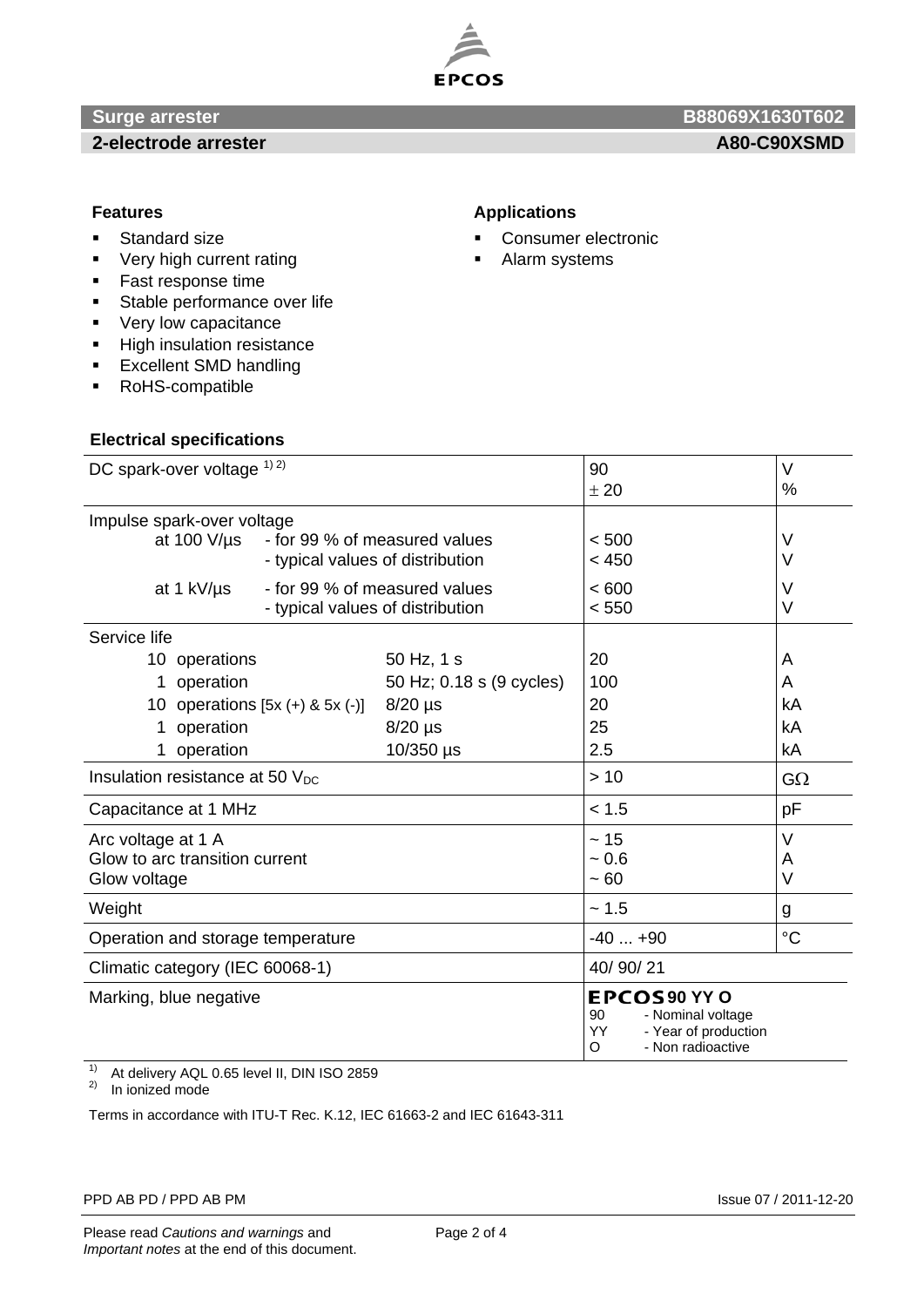

### **Surge arrester B88069X1630T602 B88069X1630T602**

**2-electrode arrester A80-C90XSMD** 

#### **Dimensional drawing in mm**



#### **Ordering code and packing advice**

*B88069X...T602 = 600 pcs on SMD-tape* 



#### **Cautions and warnings**

- Surge arresters must not be operated directly in power supply networks.
- Surge arresters may become hot in case of longer periods of current stress (danger of burning).
- If the contacts of the surge arrester are defective, current stress can lead to the formation of sparks and loud noises.
- Surge arresters may be used only within their specified values. In case of overload, the head contacts may fail or the component may be destroyed.
- Damaged surge arresters must not be re-used.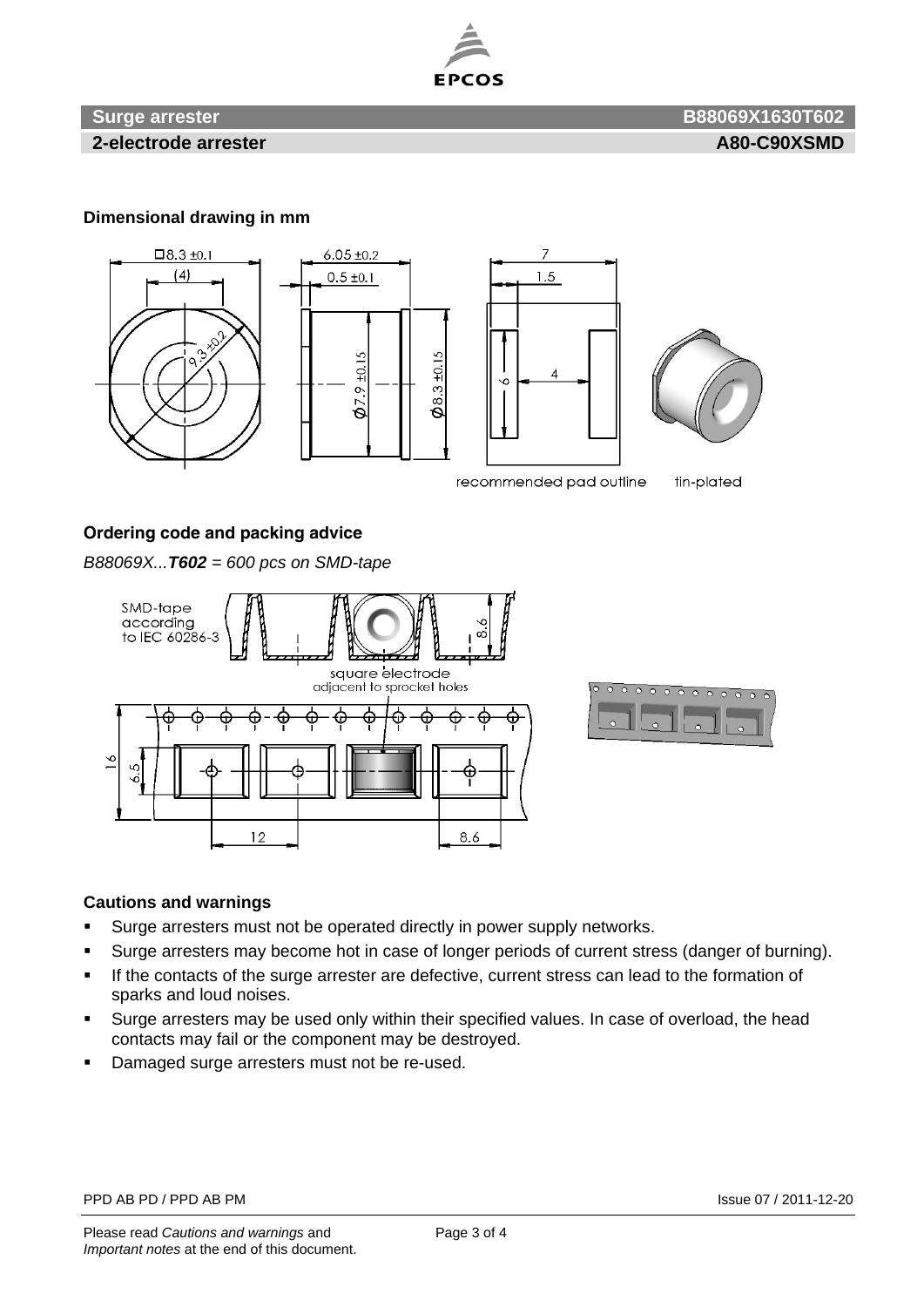

The following applies to all products named in this publication:

- 1. Some parts of this publication contain **statements about the suitability of our products for certain areas of application**. These statements are based on our knowledge of typical requirements that are often placed on our products in the areas of application concerned. We nevertheless expressly point out **that such statements cannot be regarded as binding statements about the suitability of our products for a particular customer application.** As a rule, EPCOS is either unfamiliar with individual customer applications or less familiar with them than the customers themselves. For these reasons, it is always ultimately incumbent on the customer to check and decide whether an EPCOS product with the properties described in the product specification is suitable for use in a particular customer application.
- 2. We also point out that **in individual cases, a malfunction of electronic components or failure before the end of their usual service life cannot be completely ruled out in the current state of the art, even if they are operated as specified.** In customer applications requiring a very high level of operational safety and especially in customer applications in which the malfunction or failure of an electronic component could endanger human life or health (e.g. in accident prevention or life-saving systems), it must therefore be ensured by means of suitable design of the customer application or other action taken by the customer (e.g. installation of protective circuitry or redundancy) that no injury or damage is sustained by third parties in the event of malfunction or failure of an electronic component.
- 3. **The warnings, cautions and product-specific notes must be observed.**
- 4. In order to satisfy certain technical requirements, **some of the products described in this publication may contain substances subject to restrictions in certain jurisdictions (e.g. because they are classed as hazardous)**. Useful information on this will be found in our Material Data Sheets on the Internet (www.epcos.com/material). Should you have any more detailed questions, please contact our sales offices.
- 5. We constantly strive to improve our products. Consequently, **the products described in this publication may change from time to time**. The same is true of the corresponding product specifications. Please check therefore to what extent product descriptions and specifications contained in this publication are still applicable before or when you place an order. We also **reserve the right to discontinue production and delivery of products**. Consequently, we cannot guarantee that all products named in this publication will always be available. The aforementioned does not apply in the case of individual agreements deviating from the foregoing for customer-specific products.
- 6. Unless otherwise agreed in individual contracts, **all orders are subject to the current version of the "General Terms of Delivery for Products and Services in the Electrical Industry" published by the German Electrical and Electronics Industry Association (ZVEI)**.
- 7. The trade names EPCOS, BAOKE, Alu-X, CeraDiode, CSMP, CSSP, CTVS, DeltaCap, DigiSiMic, DSSP, FormFit, MiniBlue, MiniCell, MKD, MKK, MLSC, MotorCap, PCC, PhaseCap, PhaseCube, PhaseMod, PhiCap, SIFERRIT, SIFI, SIKOREL, SilverCap, SIMDAD, SiMic, SIMID, SineFormer, SIOV, SIP5D, SIP5K, ThermoFuse, WindCap are **trademarks registered or pending** in Europe and in other countries. Further information will be found on the Internet at www.epcos.com/trademarks.